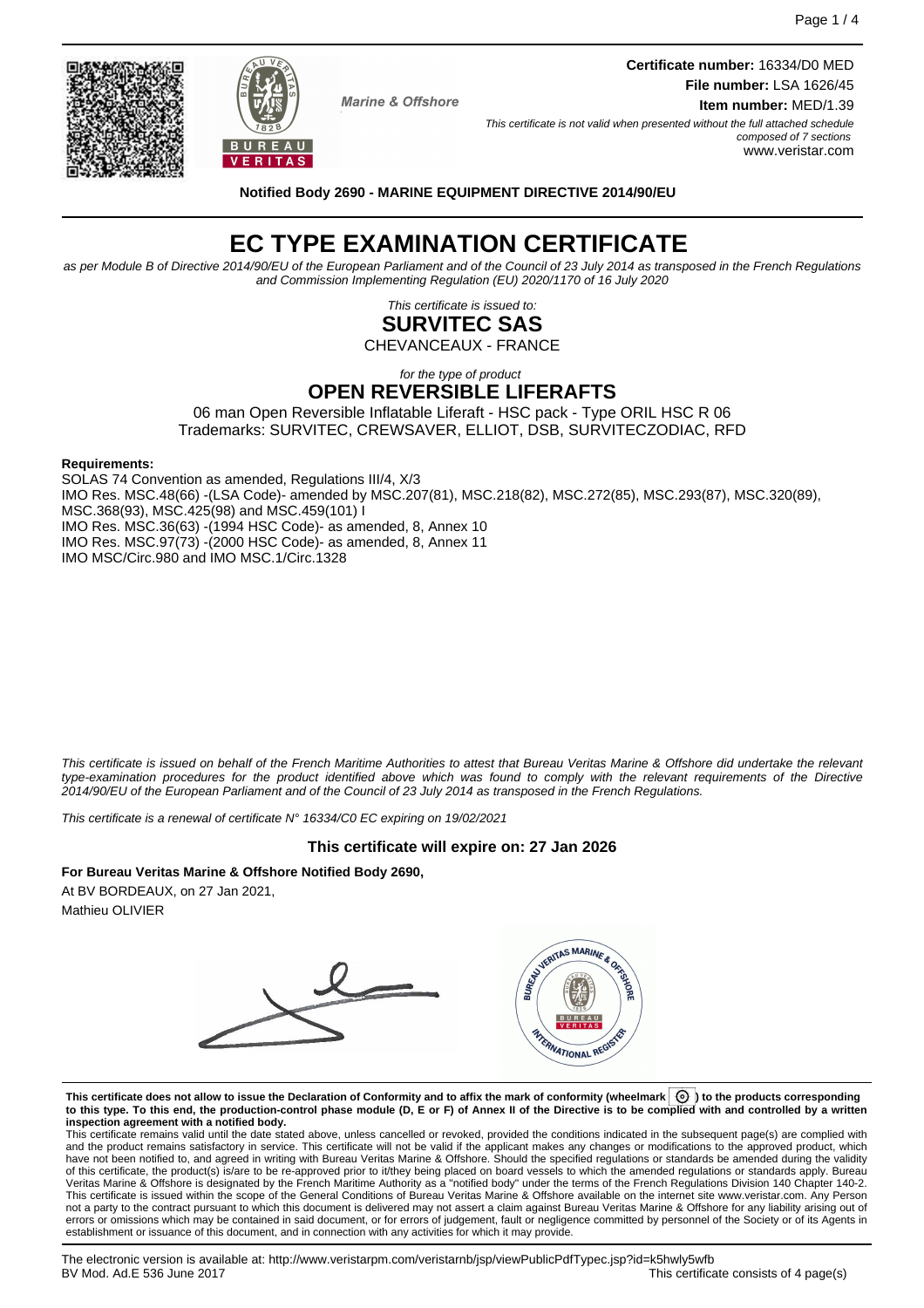# **THE SCHEDULE OF APPROVAL**

# **1. PRODUCT DESCRIPTION:**

| <b>Trademark</b> | SURVITEC, CREWSAVER, ELLIOT, DSB, SURVITECZODIAC, RFD         |        |                                 |             |
|------------------|---------------------------------------------------------------|--------|---------------------------------|-------------|
| <b>Type</b>      | 06 man Open Reversible Inflatable Liferaft - ORIL 6 HSC pack. |        |                                 |             |
|                  | Overall dimensions of the inflated liferaft (mm)              |        | <b>Working</b><br>pressure (mb) | Weight (kg) |
| Length           | Width                                                         | Height |                                 |             |
| 2400             | 1650.                                                         | 487    | 162                             | 43          |

*As indicated in the technical documentation submitted by the Applicant.*

### **2. DOCUMENTS AND DRAWINGS:**

• Drawings and specifications:

| Number     | <b>Title</b>                                                          | <b>Issue</b>             | Date       |
|------------|-----------------------------------------------------------------------|--------------------------|------------|
| CHX BE 346 | HSCR 06<br><b>OPEN REVERSIBLE LIFERAFT - 1</b><br>URVITECZODIAC<br>КI |                          | /12/2020   |
| -          | ANDS FILE!<br>BR.                                                     | $\overline{\phantom{a}}$ | 29/05/2013 |

• Material and components :

| Number                                                 | <b>Title</b>                                                                                                                                                                                                          | <b>Issue</b> | <b>Date</b>                    |
|--------------------------------------------------------|-----------------------------------------------------------------------------------------------------------------------------------------------------------------------------------------------------------------------|--------------|--------------------------------|
|                                                        | $\sim$ $\sim$                                                                                                                                                                                                         |              | .                              |
| $\mathbf r$<br>02<br>$\overline{\phantom{0}}$<br>レ・エ・エ | ORIL<br>T <sub>0</sub><br>$\sim$<br>$\sim$<br>$\sim$ $\sim$<br>$\sim$<br>$\sim$<br>וני<br>١ı<br>tor<br>Suppliers<br>liferafts<br>tile.<br>$\mathbf{A}$ :<br>…∧K-⊑<br>SR-1<br>$\cdots$<br>- 1<br>. .<br>11.<br><br>. . |              | n noon<br>$\sim$ 4/2020<br>1 U |

• Manual(s) for installation use and maintenance.

*No departure from these documents is permitted without the prior consent of the Society.*

# **3. TEST REPORTS:**

#### **LIFERAFT TYPE TESTS**

| - -<br>an hor<br>۹u | <b>Title</b><br>$\sim$ $\sim$                          | <b>Issue</b><br>. | 1ote<br>Date                      |
|---------------------|--------------------------------------------------------|-------------------|-----------------------------------|
| $- - -$             | $\sim$<br>.1terat<br>ormec<br>$\alpha$<br>the.<br>neri | -                 | 2000<br>. .<br>, , , , , ,<br>. . |

#### **TOWING FORCE**

|                  | With the sea anchor deployed | Without the sea anchor deployed |
|------------------|------------------------------|---------------------------------|
| Towed at 2 knots | 85 daN                       | 28 daN                          |
| Towed at 3 knots | $155$ daN                    | $60 \text{ daN}$                |

#### **TESTS ACCORDING TO THE RECOMMENDATIONS OF THE GUIDELINES MSC.1/CIRC.1328**

| $\overline{\phantom{a}}$<br>Number | Title                                                                                                         | <i><u><b>Issue</b></u></i> | Date                                                     |
|------------------------------------|---------------------------------------------------------------------------------------------------------------|----------------------------|----------------------------------------------------------|
| $- - -$                            | TDC.<br>$\overline{a}$<br><b>TPS</b><br>.11atıt<br>Summar<br>recapiti<br>des<br>essais<br>'i adleau<br>.<br>ັ | ---                        | /05/2013<br>$\cap$<br>$\sim$<br>$\overline{\phantom{a}}$ |

#### **4. APPLICATION / LIMITATION:**

As per requirements stated on front page of this certificate.

Maximum capacity: 06 persons.

• The maintenance of the liferaft shall be carried out according to the HSC Code, the IMO Resolution A.761 (18) as amended and the instructions stated in the Manual(s) for installation use and maintenance.

| Maximum stowage height (m) |                       | ntainer |  |
|----------------------------|-----------------------|---------|--|
|                            | Vlindrical container  |         |  |
| 1 C                        | Low profile container |         |  |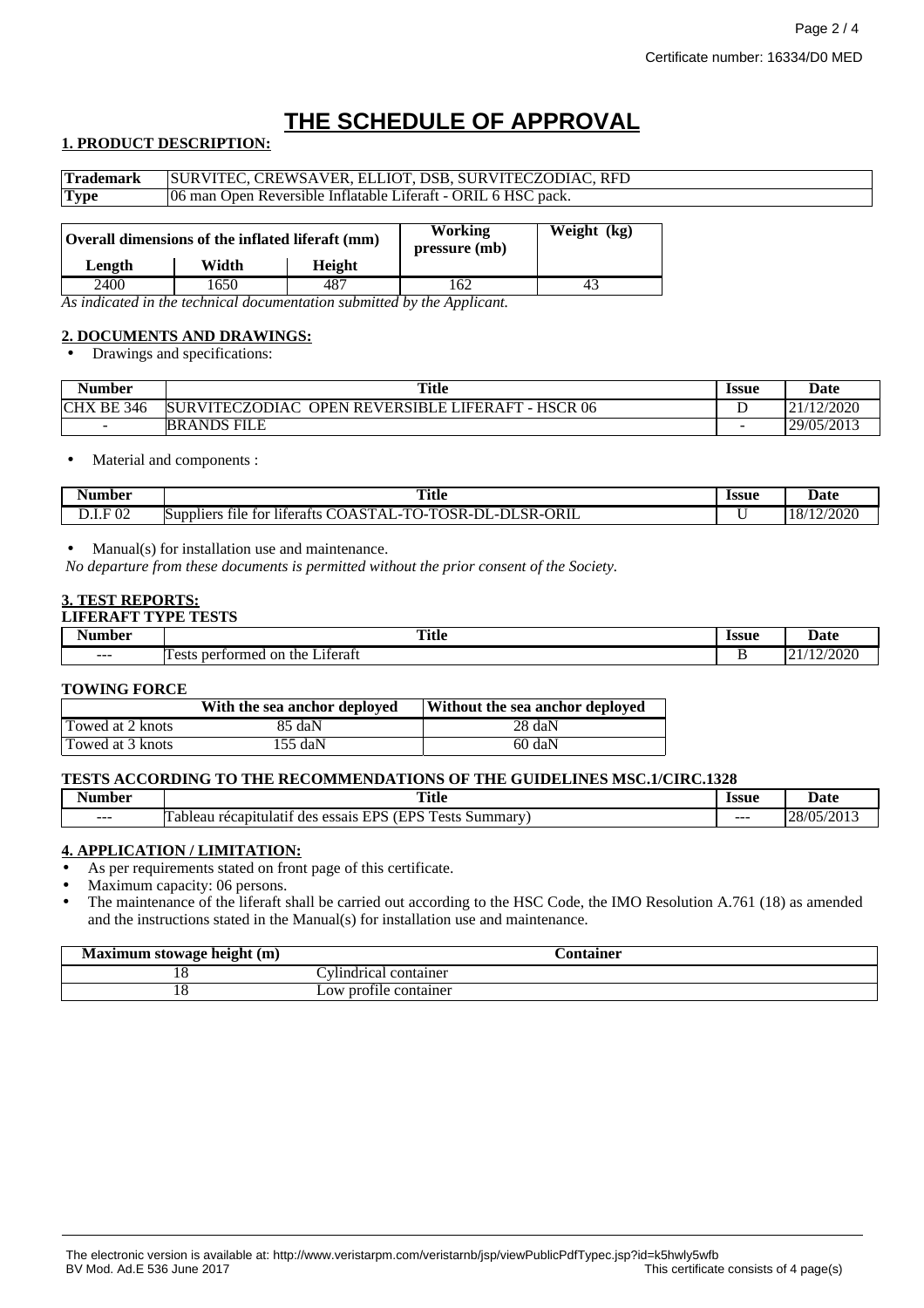#### **5. PRODUCTION SURVEY REQUIREMENTS:**

5.1 - This certificate alone does not allow the applicant to issue the Declaration of Conformity and to affix the mark of conformity (wheelmark) to the products corresponding to this type. To this end, the production-control phase module D Production Quality Assurance or module F Product Verification of Annex II of the Directive is to be complied with and controlled by a written inspection agreement with a Notified Body.

The manufacturer shall institute a quality control procedure to ensure that the inflatable liferaft are produced to the same standard as the approved prototype and shall keep records of any production tests carried out in accordance with instructions given in IMO Resolution MSC.81 (70) Part 2.

Each liferaft intended to be fitted onboard a ship registered to a National register adhering to the Directive shall be delivered with a Declaration of Conformity.

Each equipment, or batch of equipment, is to be supplied with its Manual(s) for Installation, use & maintenance and instructions for servicing stations for frequency and tests to be carried out according to IMO Resolution A.761(18). The servicing stations must be recognized by the manufacturer according to IMO Resolution A.761(18), for their competences to service and repack such life-rafts.

5.2 - For information concerning the production phase modules, **Survitec SAS** has declared the following manufacturing site(s):

#### **Survitec SAS**

Route de Chatenet 17210 Chevanceaux - France

# **6. MARKING OF PRODUCT:**

| <b>Markings on container</b>                                                                                                 | <b>Markings on inflatable liferaft</b>                         |  |  |
|------------------------------------------------------------------------------------------------------------------------------|----------------------------------------------------------------|--|--|
| Maker's name or trade mark.                                                                                                  |                                                                |  |  |
| Serial Number                                                                                                                |                                                                |  |  |
| Name of approving authority                                                                                                  |                                                                |  |  |
| Reference is made to MED 2014/90/EU chapter 2.                                                                               |                                                                |  |  |
| In particular Article 10.3 specifies that the wheelmark shall be followed by the identification number of the Notified Body  |                                                                |  |  |
| involved in the production control phase (module D, E or F) and by the year in which the mark is affixed (4 digits or last 2 |                                                                |  |  |
| digits).                                                                                                                     |                                                                |  |  |
|                                                                                                                              | Number of persons it is permitted to accommodate over each     |  |  |
| Number of persons it is permitted to carry                                                                                   | buoyancy tube, in characters not less than 100 mm in height of |  |  |
|                                                                                                                              | a colour contrasting with that of the liferaft.                |  |  |
| Date when last serviced                                                                                                      | Name and place of servicing station where it was last serviced |  |  |
| Type of emergency pack enclosed                                                                                              | Date of manufacture (month and year)                           |  |  |
| Length of painter                                                                                                            |                                                                |  |  |
| Maximum permitted stowage height above waterline                                                                             |                                                                |  |  |
| Launching instructions                                                                                                       |                                                                |  |  |
| <b>NON SOLAS REVERSIBLE</b>                                                                                                  |                                                                |  |  |

Provision shall be made for marking each liferaft with the name and port of resitry of the ship to which it is to be fitted, in such a form that the ship identification can be changed at any time without opening the container.

In addition, liferafts subject to extended service intervals pursuant to SOLAS regulation III/20.8.3 should be marked to indicate that they have been approved and certified for extended service intervals in accordance with the guidelines MSC.1/Circ.1328.